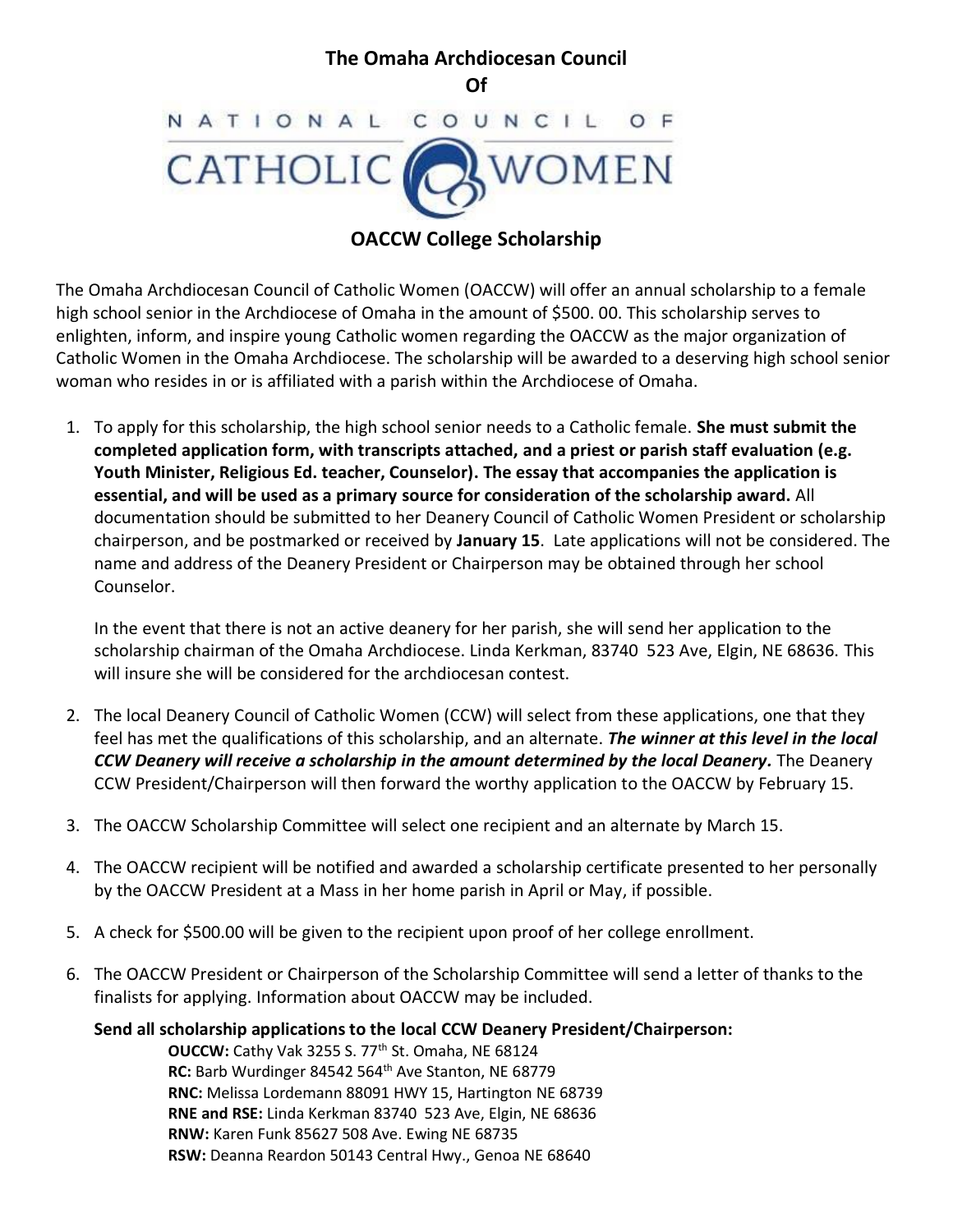# Deanery/OACCW SCHOLARSHIP APPLICATION FORM

| Submit Grade Transcripts: GPA: ____________________ACT: ___________________SAT: ___________________                                                                                                                                                                                           |  |                                 |  |
|-----------------------------------------------------------------------------------------------------------------------------------------------------------------------------------------------------------------------------------------------------------------------------------------------|--|---------------------------------|--|
| Intended Major: 1998 Major: 1999 March 2010 March 2010 March 2010 March 2010 March 2010 Major: 1999 March 2010                                                                                                                                                                                |  |                                 |  |
|                                                                                                                                                                                                                                                                                               |  |                                 |  |
|                                                                                                                                                                                                                                                                                               |  |                                 |  |
|                                                                                                                                                                                                                                                                                               |  |                                 |  |
|                                                                                                                                                                                                                                                                                               |  |                                 |  |
|                                                                                                                                                                                                                                                                                               |  |                                 |  |
| (If more space is needed attach a separate sheet.)<br>Submit an essay about yourself: Include information about yourself, of your involvement in Liturgy, deeds<br>demonstrating your concern for others, community service, as well as your future stewardship goals as a<br>Catholic Woman. |  |                                 |  |
| Signature of                                                                                                                                                                                                                                                                                  |  | Date __________________________ |  |
| Have You Included:                                                                                                                                                                                                                                                                            |  |                                 |  |
| This Signed Application<br>Transcripts<br><b>Priest or Parish Staff Member Evaluation</b><br>Essay                                                                                                                                                                                            |  |                                 |  |